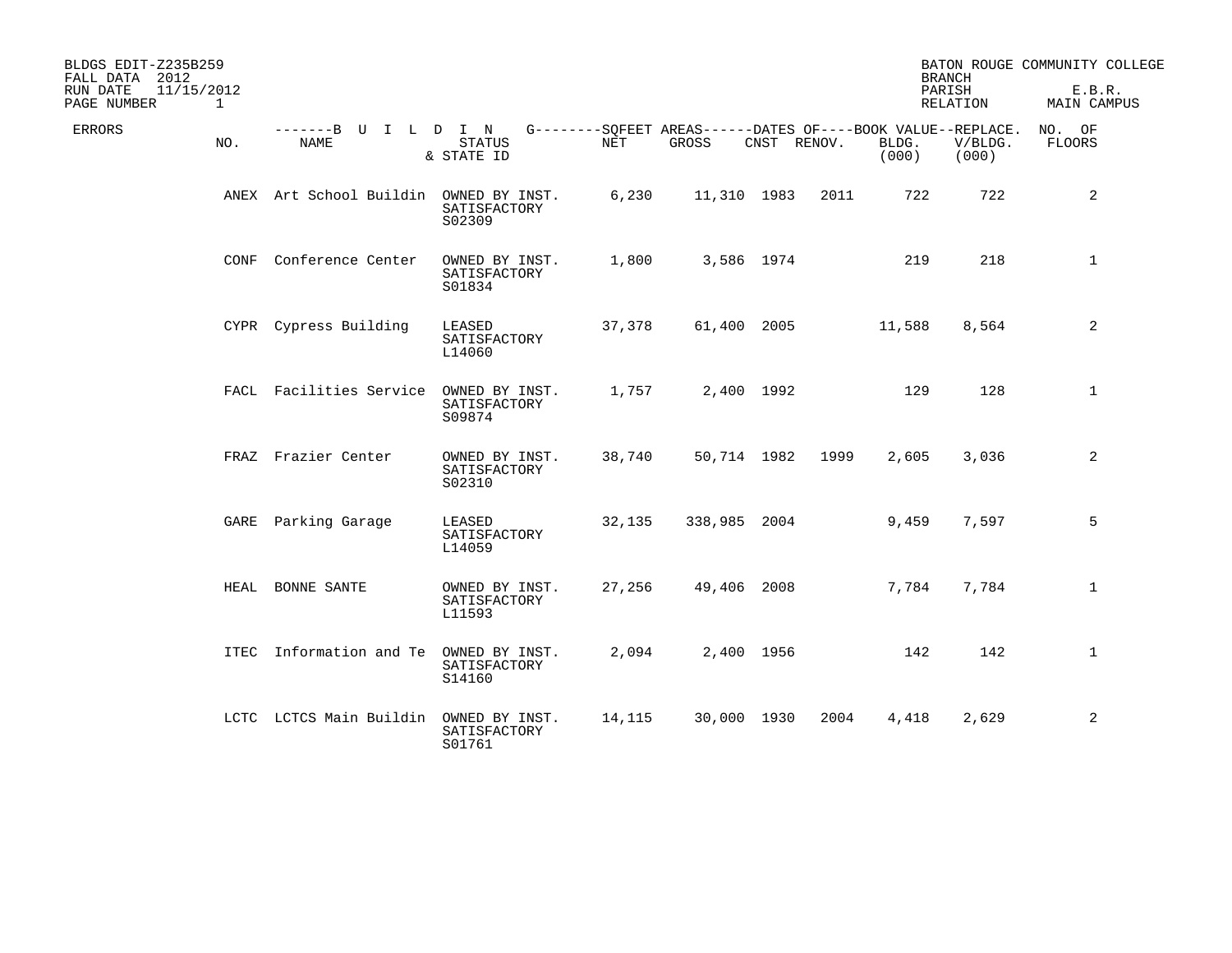| BLDGS EDIT-Z235B259<br>FALL DATA 2012      |      |                                        |                                          |        |             |             |                | <b>BRANCH</b>                                                                   | BATON ROUGE COMMUNITY COLLEGE |
|--------------------------------------------|------|----------------------------------------|------------------------------------------|--------|-------------|-------------|----------------|---------------------------------------------------------------------------------|-------------------------------|
| 11/15/2012<br>RUN DATE<br>PAGE NUMBER<br>2 |      |                                        |                                          |        |             |             |                | PARISH<br>RELATION                                                              | E.B.R.<br><b>MAIN CAMPUS</b>  |
| <b>ERRORS</b>                              | NO.  | -------B U I L D I N<br><b>NAME</b>    | <b>STATUS</b><br>& STATE ID              | NET    | GROSS       | CNST RENOV. | BLDG.<br>(000) | G--------SQFEET AREAS------DATES OF----BOOK VALUE--REPLACE.<br>V/BLDG.<br>(000) | NO. OF<br>FLOORS              |
|                                            |      | LOSA Louisiana Building                | LEASED<br>SATISFACTORY<br>L14058         | 35,973 | 50,000 2002 |             | 5,198          | 3,848                                                                           | 3                             |
|                                            |      | MAGO Magnolia Pavillion LEASED         | SATISFACTORY<br>L14062                   | 35,049 | 84,365 2005 |             | 16,048         | 9,590                                                                           | 3                             |
|                                            |      | MAIL Shipping and Recei OWNED BY INST. | SATISFACTORY<br>S14159                   | 1,465  |             | 3,920 1956  |                | 110<br>110                                                                      | 1                             |
|                                            |      | MAIN Governors Building                | LEASED<br>SATISFACTORY<br>L14056         | 32,419 | 54,800 1998 |             | 7,730          | 6,981                                                                           | 2                             |
|                                            |      | MECH Central Mechanical                | LEASED<br>SATISFACTORY<br>L14162         | 765    |             | 9,856 2004  | 8,645          | 405                                                                             | $\mathbf{1}$                  |
| т                                          |      | MEFR FRAZIER MECHANICAL                | OWNED BY INST.<br>SATISFACTORY<br>S14194 |        |             | 456 2003    |                | 14<br>14                                                                        | $\mathbf{1}$                  |
|                                            |      | REBE Rebel Building                    | OWNED BY INST.<br>REMODELING-C<br>S15075 | 68,675 | 68,675 1965 |             | 3,270          | 3,270                                                                           | $\mathbf{1}$                  |
|                                            | SBTC | Small Bus and Trai                     | OWNED BY INST.<br>SATISFACTORY<br>S13745 | 4,340  | 13,000 2005 |             |                | 986<br>987                                                                      | $\mathbf{1}$                  |
|                                            |      | STCT Student Center                    | LEASED<br>SATISFACTORY<br>S01806         | 14,469 | 60,000 1956 |             | 6,582<br>2004  | 3,182                                                                           | 1                             |